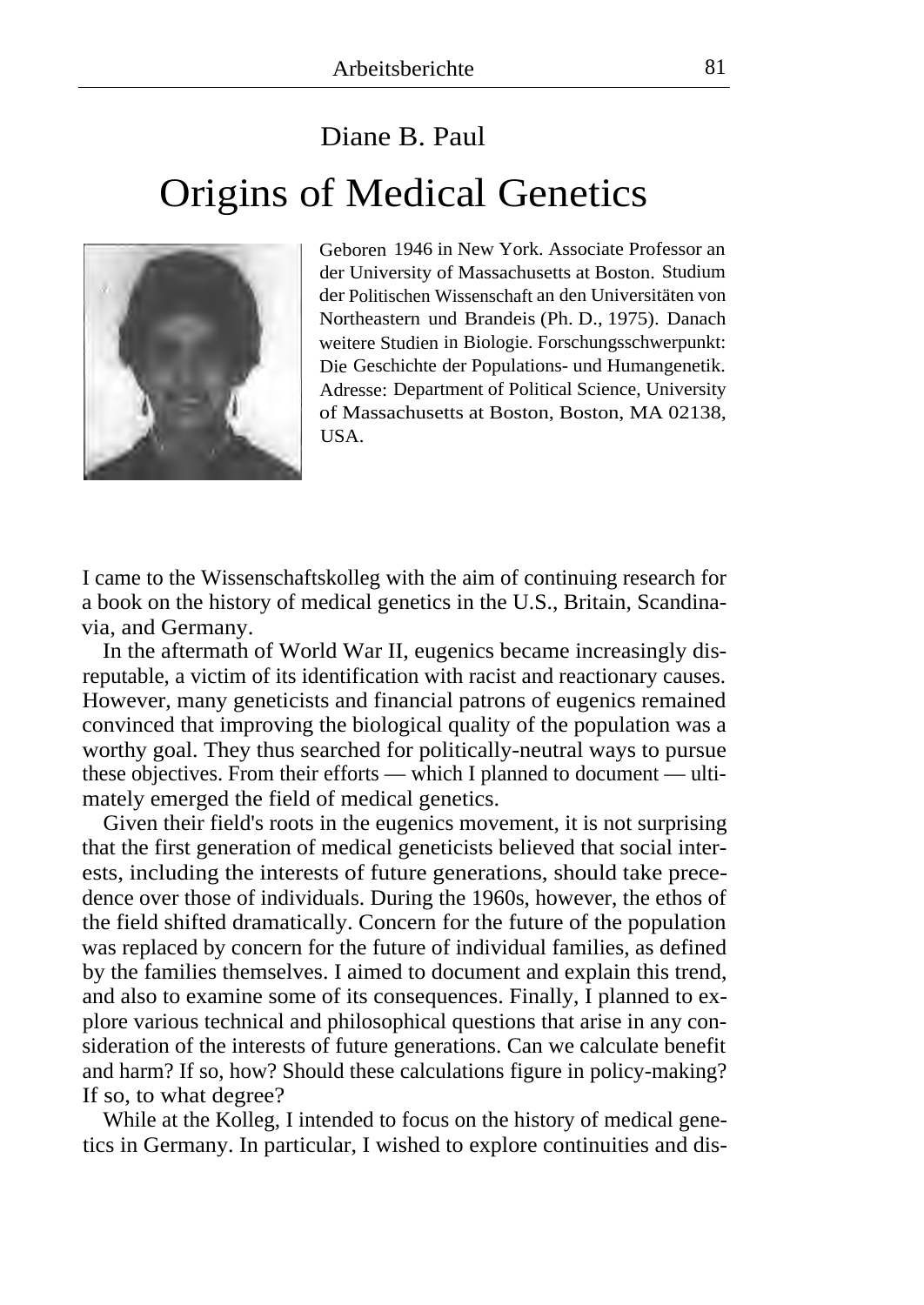continuities between the Nazi and immediate post-war periods. The last decade has witnessed a veritable flood of books and articles, mostly by German scholars, on the long-neglected topic of medicine, and the allied fields of anthropology and genetics, during the Third Reich. I planned first to catch up on this literature. This I have more-or-less accomplished (with the help of the Kolleg's extraordinarily efficient library staff). However, these studies are only tangentially concerned with the re-establishment of medical genetics in the late 1940s and 1950s. Thus, I also intended to explore the scientific literature from the 1945-1960 period, conduct interviews with geneticists active at this time, and pursue archival research.

Given my focus on the post-war period, the papers of Hans Nachtsheim at the Archiv zur Geschichte der Max-Planck-Gesellschaft were of particular interest. As one of the very few respected geneticists who declined to join the NSDAP, Nachtsheim's aid was frequently solicited by those geneticists who hoped to re-establish their careers. His advice was also sought by others, both in and outside Germany, who were uncertain about the political records of applicants for academic and other positions. I knew from discussions with other scholars, especially John Harwood, that Nachtsheim's extensive correspondence would afford a unique glimpse into geneticists' reactions to Nazism, both during and after the war, and to the occupation.

I was therefore disappointed to find that the larger part of the collection had just been closed. A small amount of material, which originally belonged to Nachtsheim's daughter, may be seen with her permission. The permission was denied in my case, however. A much larger collection was given to the archive by Nachtsheim's student, Friedrich Vogel. It had just been closed in accord with a decision to bring the rules of the Max-Planck-Archiv into conformity with those of the Bundesarchiv. Thus a "Sperrfrist" of 30 years from the date of death of the individual (until the year 2009 in Nachtsheim's case) was now in effect. I was informed that no appeals would be considered, notwithstanding the Bundesarchiv's own policy of granting exceptions where a historical interest is served, the fact that other scholars had already made extensive use of the papers, and the donor's stated wish that the papers be open.

I protested this decision with great vigor, but alas no success. The interventions of a number of my Wissenschaftskolleg colleagues — especially those of Reinhart Koselleck and Gunther Stent — were fortunately more effective. In late July, I was informed that I could see these papers. However, this decision represents an exception to a general rule that will apparently remain in force. Thus scholars intending to work at the Max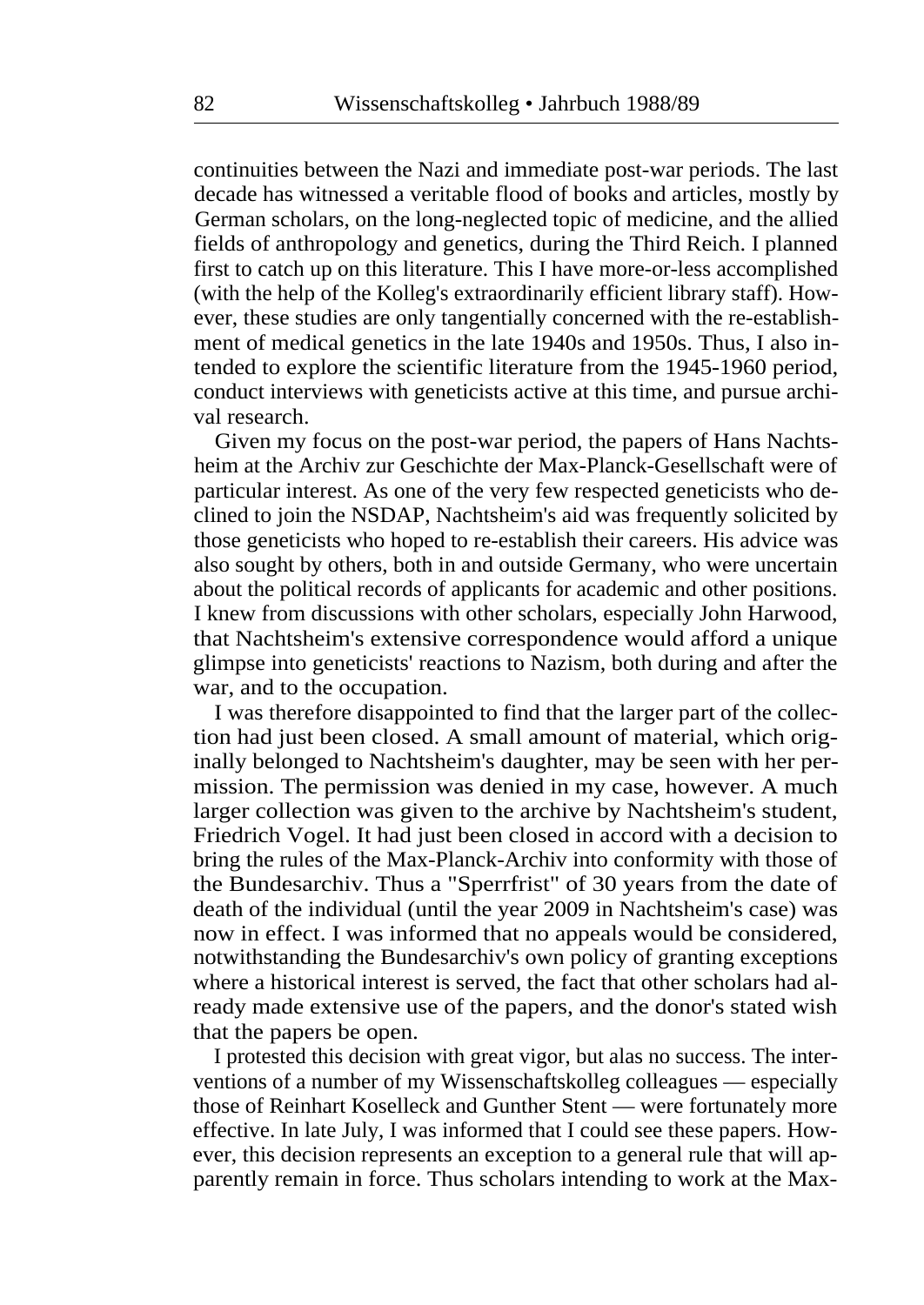Planck-Archiv should not simply assume that they will have access to all relevant material.

To some extent thwarted in my main task, I devoted much more time to what was originally a subsidiary project on the life and scientific career of the geneticist Nikolai V. Timofeeff-Ressovsky. Timofeeff was sent by the Soviet government in 1925 to work at the Institute for Brain Research in Berlin-Buch — where he remained throughout the war. Arrested by the Russians in 1945, he was sent to a labor camp. Two years later, still a prisoner, he was transferred to a secret facility for atomic weapons research.

While ultimately re-establishing a scientific career in the Soviet Union, where he played the central rôle in keeping genetics alive during the Lysenko period, Timofeeff was never officially rehabilitated. In 1987 the Soviet science writer Daniil Granin published a biography that provoked heated controversy both in the Soviet Union and Germany (where it appeared under the title *Der Genetiker) —* with some viewing Timofeeff as an anti-Fascist hero and victim of Stalinism and others as a Nazi collaborator. However, the crucial question of what he was actually doing during the war, especially in connection with racial hygiene and the German atomic project, remains obscure. I have taken advantage of my year in Berlin to work in many archives in an attempt to answer this question. I have also had the good fortune to meet with a number of people both in East and West Germany who knew Timofeeff personally. In August, I travelled to Moscow to talk with participants in the Soviet controversy. The result will be an article about Timofeeff's career and the debate it has engendered.

My research on Timofeeff's war-related work also spurred an interest in the history and especially the historiography of the German atomic project. German scholars generally accept the Werner Heisenberg — C. F. von Weizsäcker account of the intentions of the German physicists (that they were not working to produce a bomb) while other Europeans and Americans tend to be skeptical. My Kolleg colleague Jürgen Renn and I are planning to write an article that explores the reasons for these conflicting interpretations.

During the year, I gave talks at a number of universities including Oxford, the University of Oslo, and Roskilde University in Denmark. These invitations allowed me to pursue archival research on the history of medical genetics in Britain and Scandinavia, and prompted useful discussions with individuals working along similar lines. I also had fruitful contacts with colleagues at the Institut für Geschichte der Medizin of the Freie Universität Berlin.

In addition to these activities, I finished an article on the Rockefeller